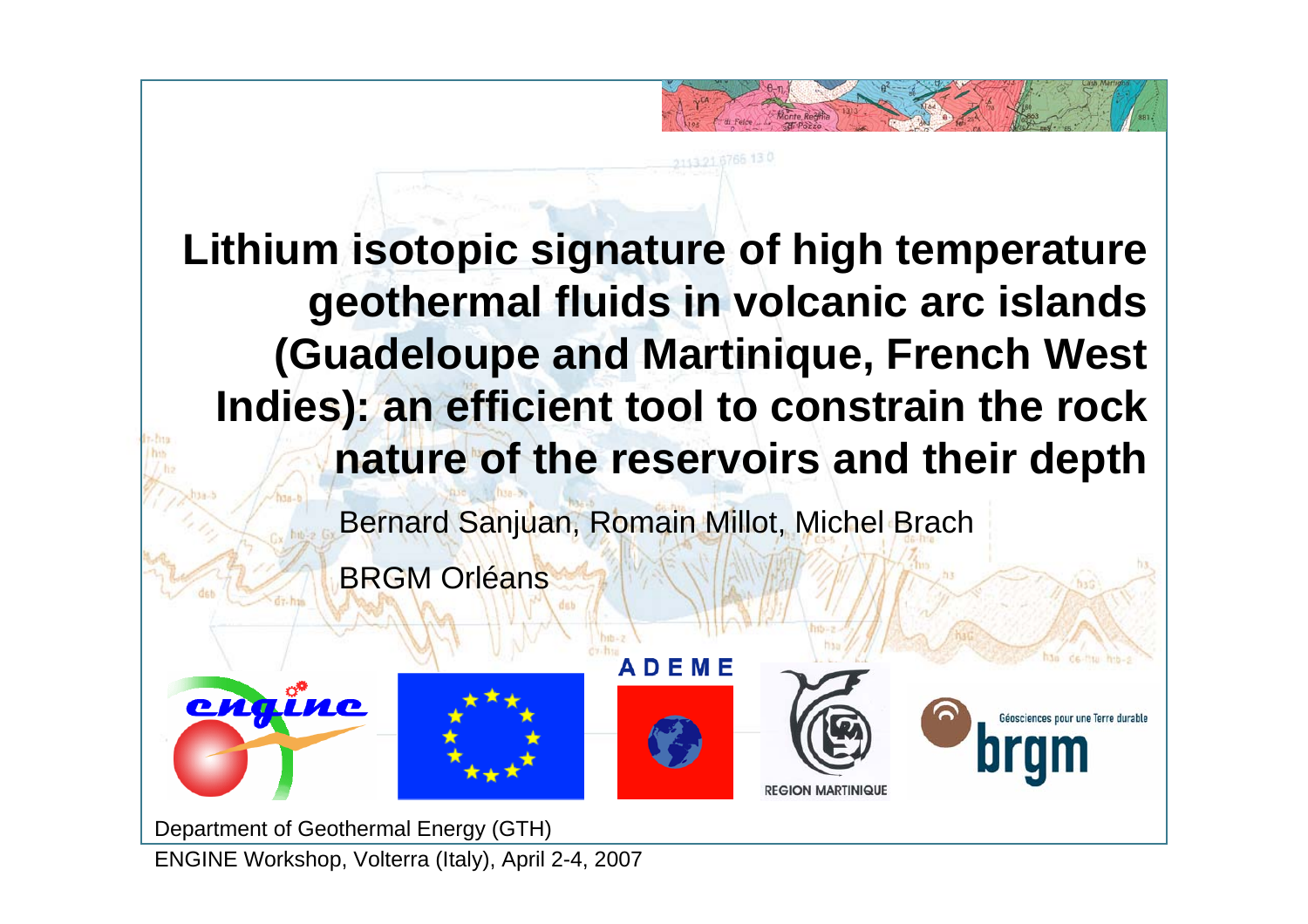## **Framework and main objective of this study**

- > **Numerous geochemical tools for geothermal and thermal waters, fumaroles or gas escapes are commonly used to study and better understand the high temperature geothermal reservoirs (fluid circulation - fluid residence time - chemical, isotopic or gas geothermometers, for example)**
- > **However, few present geochemical tools are available to constrain the rock nature of these reservoirs and their depth, without no sampling and analysis of reservoir rocks nor direct access by drilling**
- > **In this study, we have investigated if the** δ**7Li values measured in hot waters collected from deep production wells (Bouillante geothermal field, Guadeloupe) and thermal springs (Diamant geothermal exploration area, Martinique) could be used to constrain these parameters**



Department of Geothermal Energy (GTH)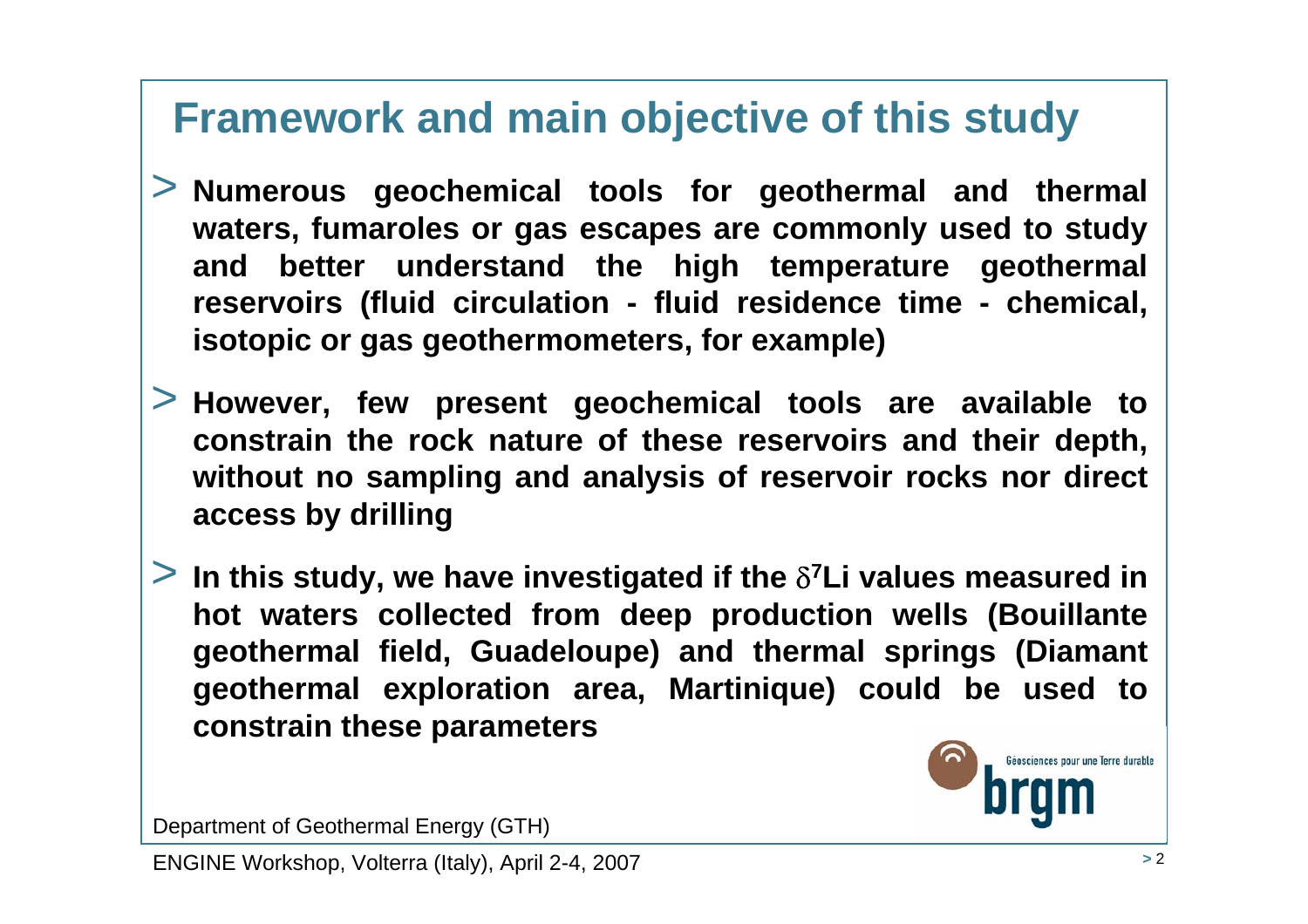#### **Experimental data of seawater/basalt interactions at temperatures ranging from 25 to 250°C**



Department of Geothermal Energy (GTH)

- > **Experiments at different temperatures (25, 75, 200, 250°C)**
- > **Use of reference material (basalt and seawater)**
- > **Seawater diluted at 60% and seawater/basalt mass ratio of 10**
- > **Run durations (7 to 12 days at 200 and 250°C and 245 days at 25 and 75°C)**
- > **Heavy 7Li isotope is preferentially released into solution (19.5‰ at 25°C and 6.8‰ at 250°C)**

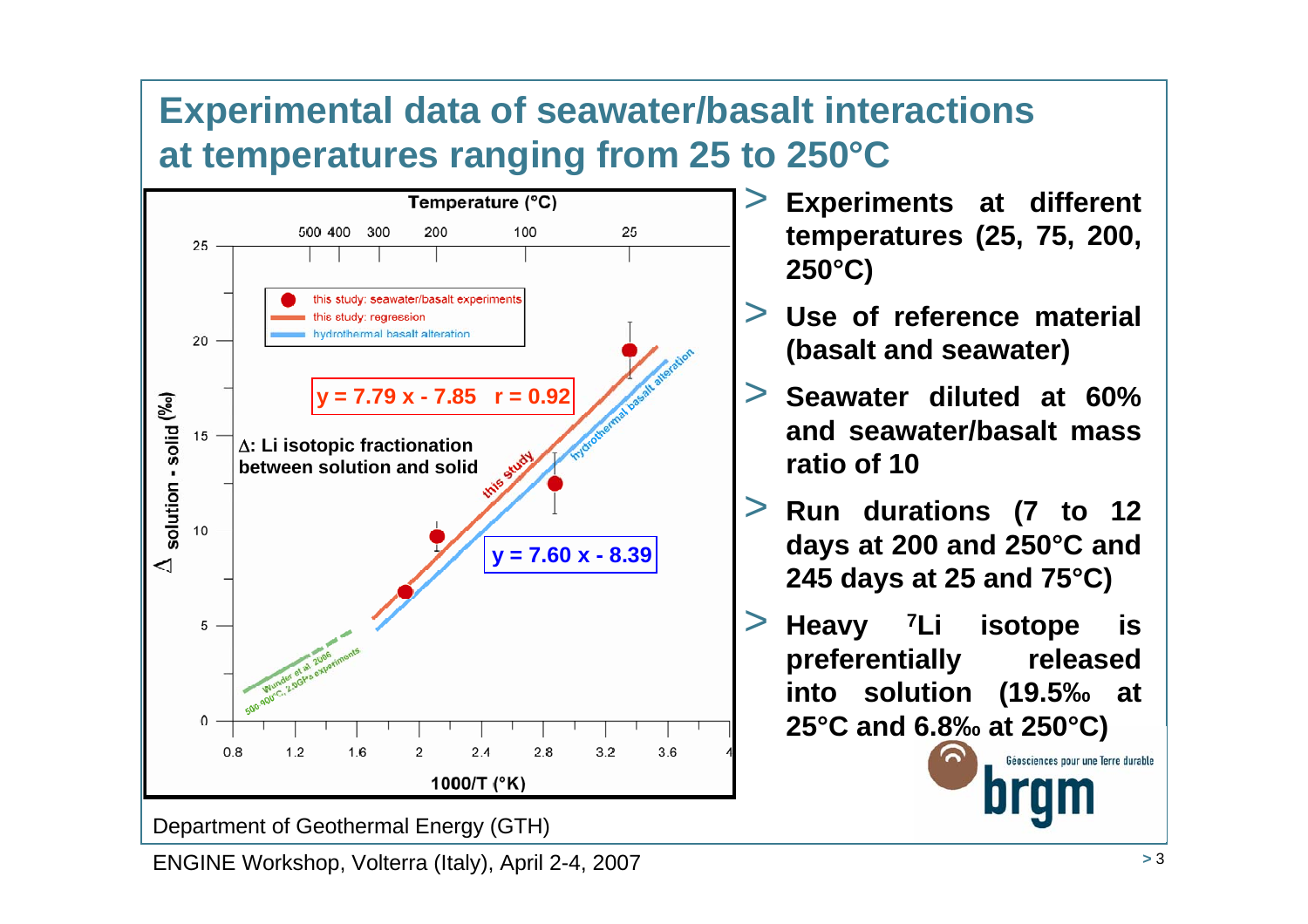## **Main results obtained in this study**



> **For the Bouillante site, the** δ**7Li values confirm the homogeneity of the geothermal fluid composition and the existence of a common and large reservoir**

Department of Geothermal Energy (GTH)

- > **Using the experimental data obtained in this study, the** δ**7Li values analyzed in the geothermal fluid (4.4** <sup>±</sup> **0.3‰ for Bouillante and 6.5** ± **0.3‰ for Diamant) and the reservoir temperatures (250-260°C measured for Bouillante and 180°C estimated for Diamant), a value of**  $\delta^7$ Li = -2.6  $\pm$  0.5‰ is found for the **isotopic signature of the reservoir volcanic rocks**
	- **This value suggests that the main geothermal reservoirs of Bouillante and Diamant are located in the transition zone that marks the contact between volcanic flows and basaltic dikes and is a region of fluid mixing. In the Bouillante site, this zone is probably present at a depth of about 3-4 km**